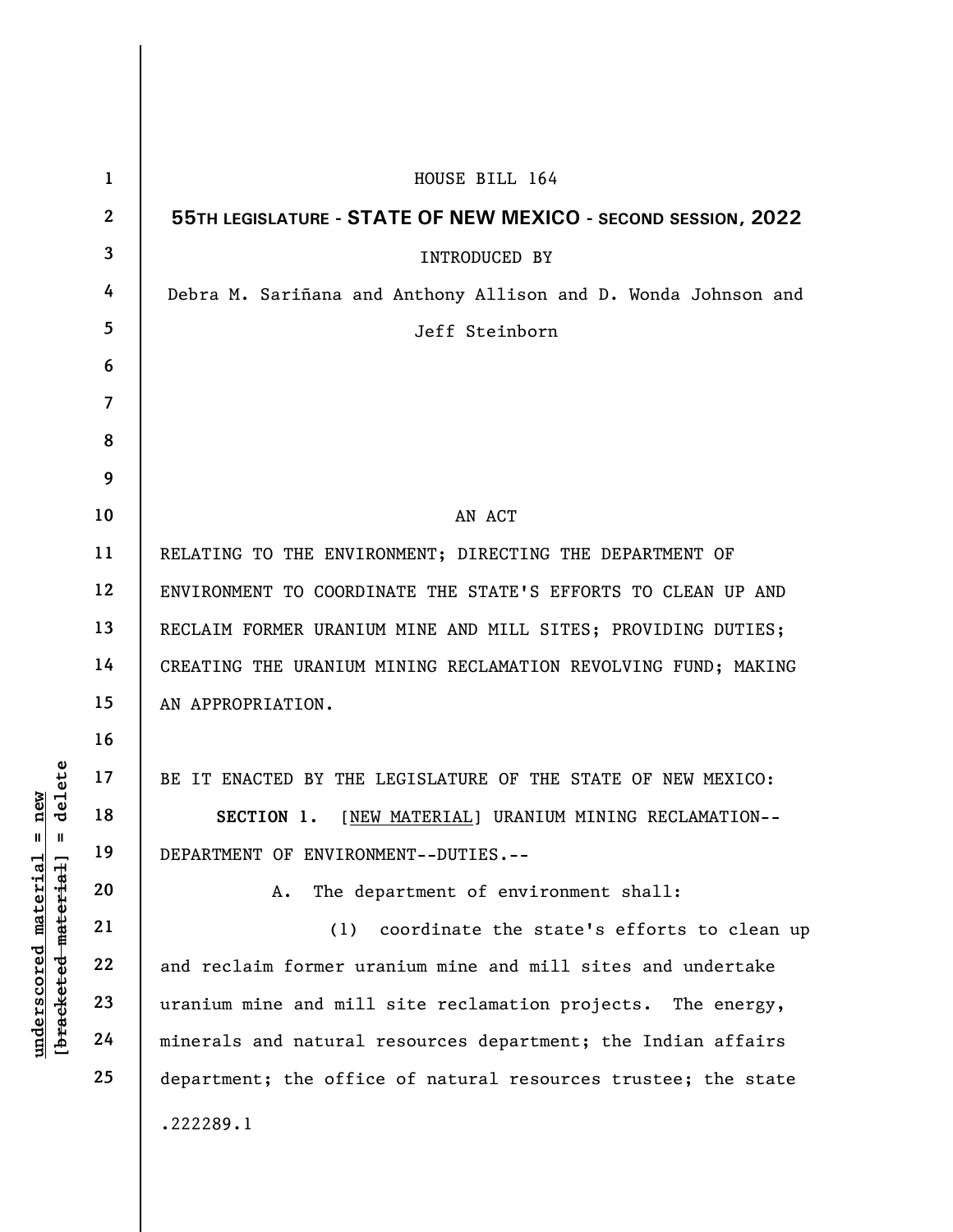1 2 3 4 5 6 7 land office; the department of game and fish; the cultural affairs department; the department of health; the workforce solutions department; the economic development department; and the department of transportation shall work in conjunction with the department of environment to support the department's duties as they relate to the purposes of the respective departments and agencies;

8 9 10 11 12 13 14 15 16 (2) develop a strategic plan for the cleanup of uranium mine and mill sites throughout the state, including reclamation goals, time lines for the completion of cleanup activities at specific sites and anticipated funding requirements. The department of environment shall consult with the departments and agencies enumerated in Paragraph (1) of this subsection in the development of the strategic plan and include in the strategic plan the respective agencies' and departments' input;

underscored material = new [bracketed material] = delete (3) establish an effective mechanism for consultation and coordination with the federal government; Indian nations, tribes and pueblos; communities impacted by uranium mining; and other states on uranium mine and mill reclamation activities;

(4) work with the economic development department, workforce solutions department and industry to establish uranium mine and mill reclamation as a target economic development industry in New Mexico, including the .222289.1

17

18

19

20

21

22

23

24

25

 $- 2 -$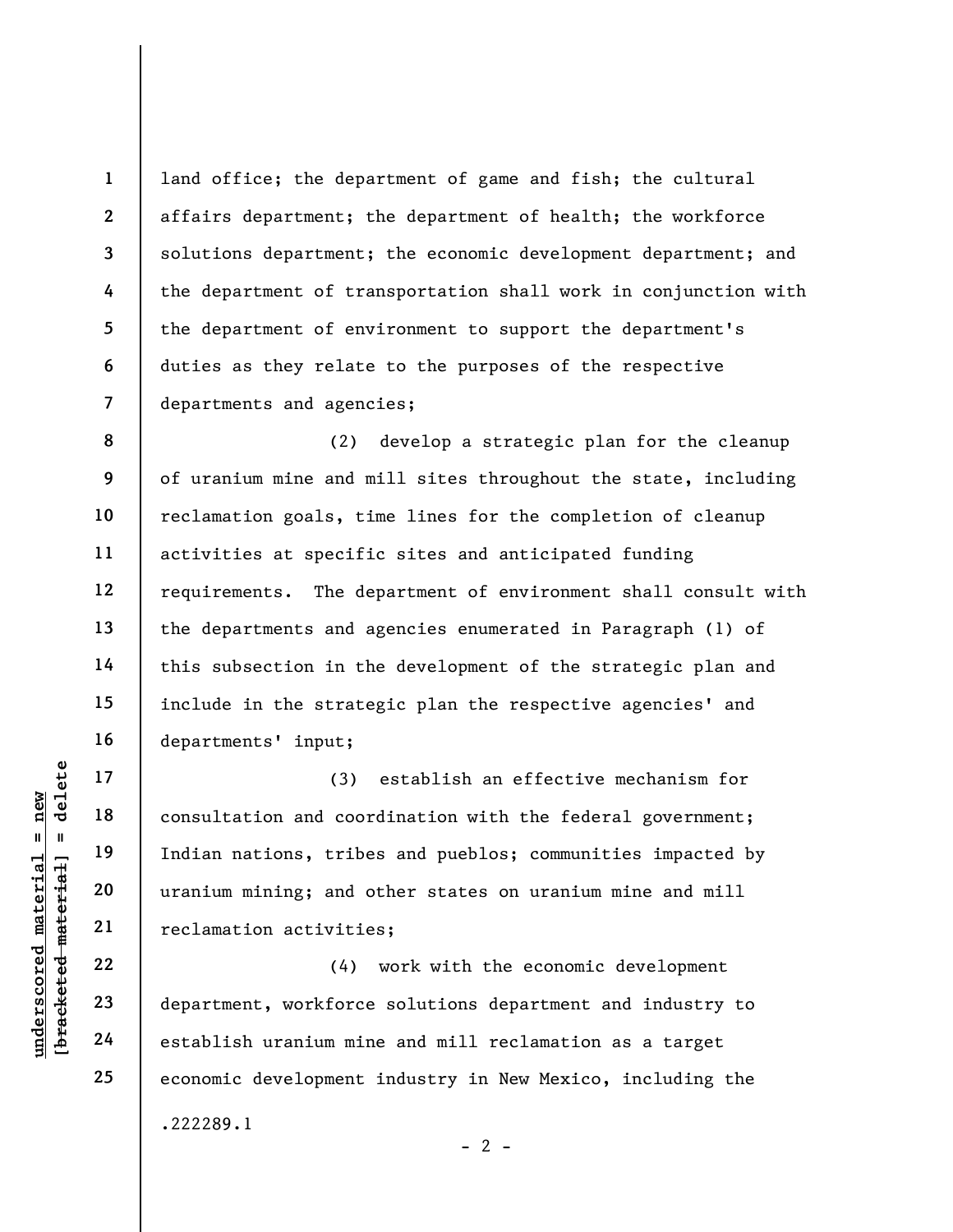UNERELATE 19<br>
UNERELATE 19<br>
UNERELATE 19<br>
UNERELATE 19<br>
UNERELATE 20<br>
UNERELATE 22<br>
UNERELATE 22<br>
UNERELATE 23<br>
24<br>
24<br>
IS Created in the sta 1 2 3 4 5 6 7 8 9 10 11 12 13 14 15 16 17 18 19 20 21 22 23 24 25 creation, coordination and promotion of worker training and business development programs for reclamation activities; (5) develop, maintain and update on a regular basis a centralized repository of uranium mine and mill sites and reclamation activities. The repository shall include, at minimum, the location of uranium mine and mill sites, information about the ownership and legal jurisdiction of each site and each site's cleanup status; and (6) on an annual basis, report to the radioactive and hazardous materials committee on the department of environment's activities in the preceding year. The department of environment shall consult with the departments and agencies enumerated in Paragraph (1) of this subsection and include in the report the activities undertaken by the respective departments and agencies in the preceding year that are related to uranium mine and mill site reclamation. B. The secretary of environment shall create a uranium mine reclamation coordinator position and employ additional staff as needed for the department of environment to carry out the provisions of this section. SECTION 2. [NEW MATERIAL] URANIUM MINING RECLAMATION REVOLVING FUND--CREATED.-- A. The "uranium mining reclamation revolving fund" is created in the state treasury. The uranium mining reclamation revolving fund consists of appropriations, gifts, .222289.1

 $-3 -$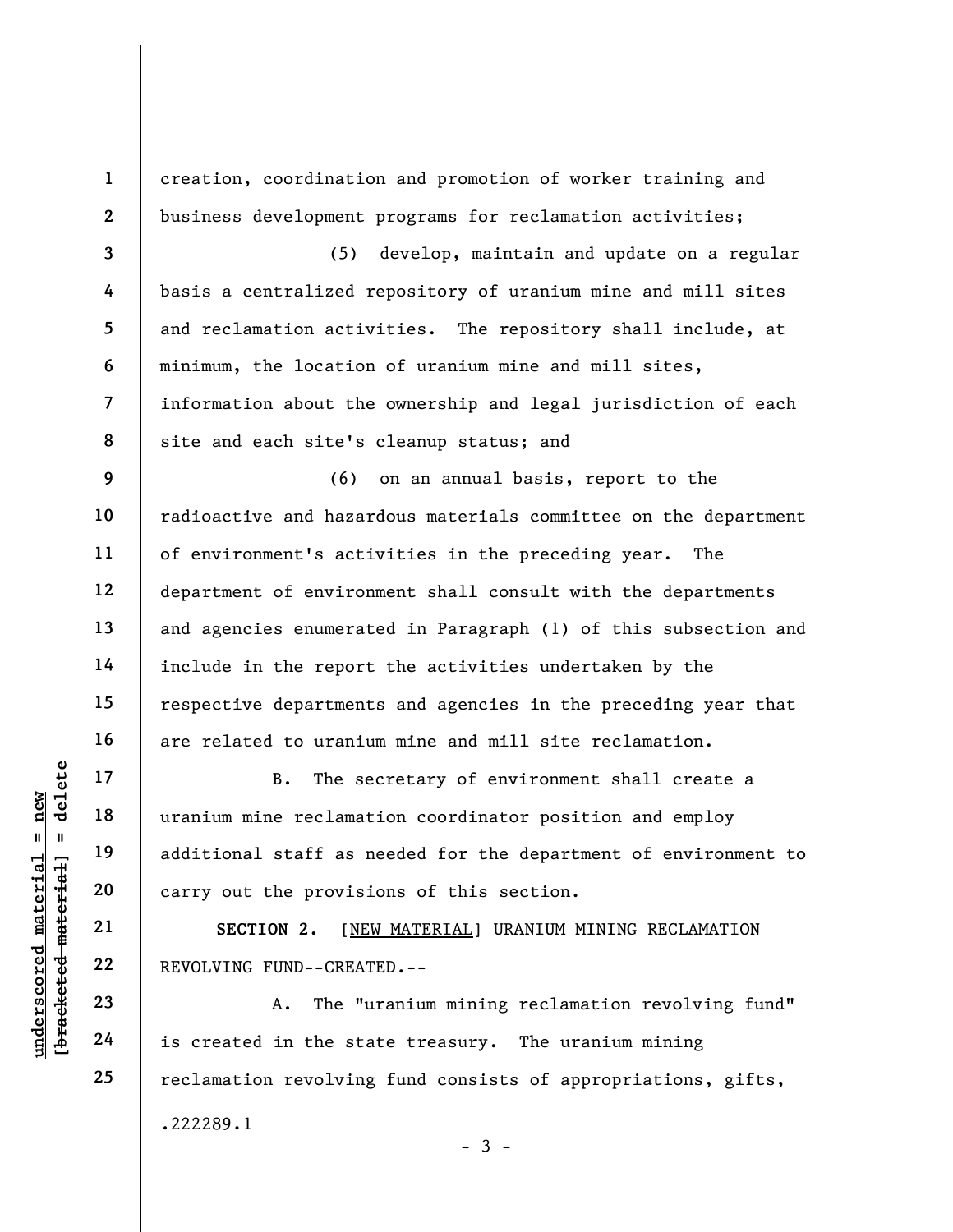grants, donations and money received by the department of environment from the federal government or other state agencies and other sources for conducting uranium mine and mill reclamation activities. Money recovered for the state by or on behalf of the department of environment from uranium mine or mill reclamation related litigation or settlements shall be deposited in the uranium mining reclamation revolving fund.

underscored material = new [bracketed material] = delete 8 9 10 11 12 13 14 15 16 17 18 19 20 B. Subject to legislative appropriation, expenditures may be made from the uranium mining reclamation revolving fund upon vouchers signed by the secretary of environment, or the secretary's designee, and warrants issued by the secretary of finance and administration for the department of environment to undertake projects to reclaim uranium mine and mill sites, including the acquisition of tools and equipment; expenses incurred by the department of environment in planning, supervising and completing uranium mine and mill reclamation projects; and expenses incurred in litigation involving uranium mine or mill sites; provided that money in the fund shall not be used for the operational expenses of the department of environment.

C. Money in the uranium mining reclamation revolving fund shall not revert to the general fund at the end of a fiscal year.

SECTION 3. APPROPRIATION.--Three hundred fifty thousand dollars (\$350,000) is appropriated from the general fund to the .222289.1

 $- 4 -$ 

24

21

22

23

25

1

2

3

4

5

6

7